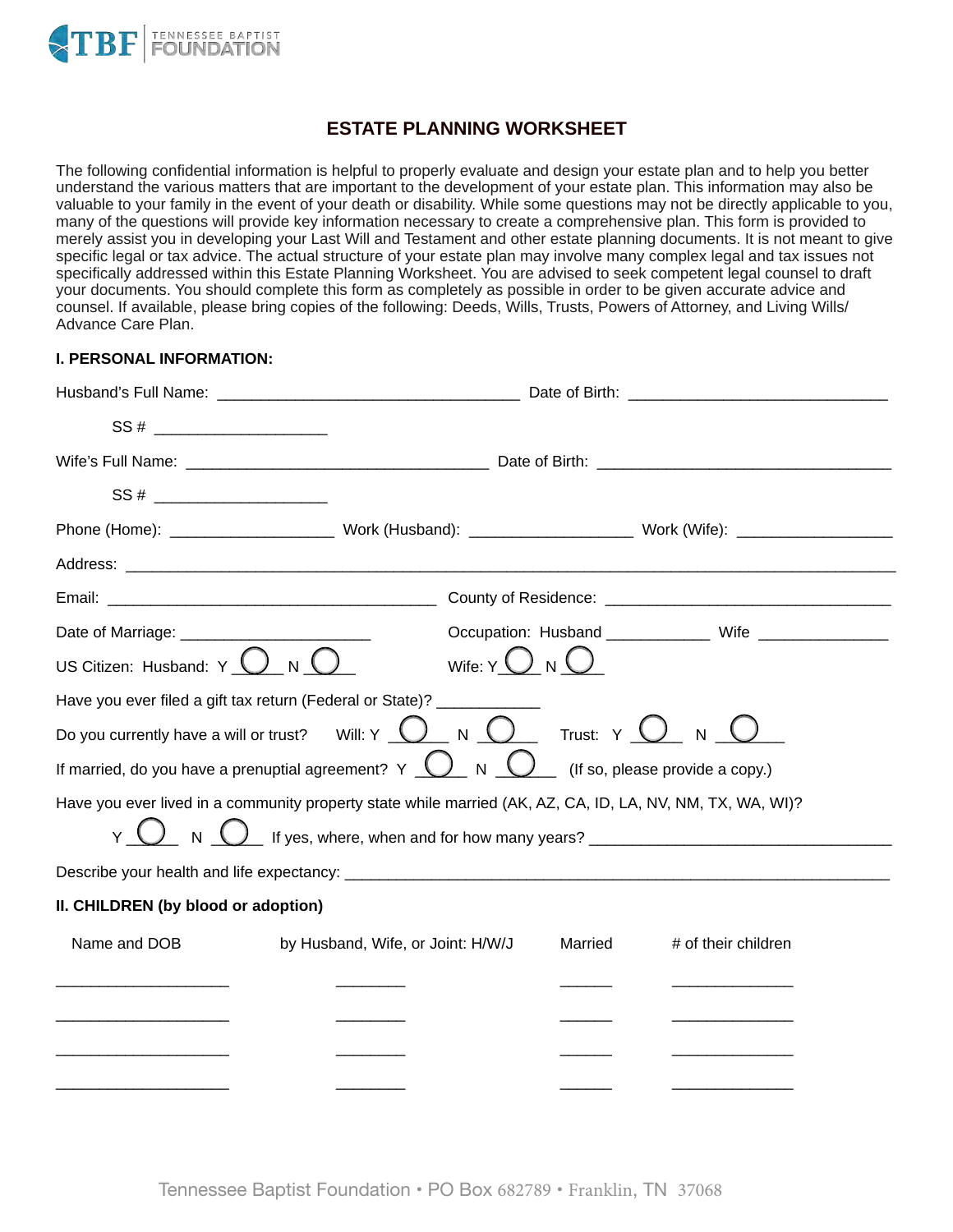| Adopted Children:                                   | Total No. of Grandchildren:                                           | Age Range of Grandchildren: |
|-----------------------------------------------------|-----------------------------------------------------------------------|-----------------------------|
| Are your children and grandchildren in good health? |                                                                       |                             |
|                                                     | Do any of your children have taxable estates (over \$5,000,000)?      |                             |
|                                                     | Are you currently supporting anyone other than your spouse and you? Y | If so, whom?<br>N           |

## **III. GUARDIANS, FIDUCIARIES AND ADVANCED CARE PLAN**

The executor, trustee and guardian have extensive duties, the most important of which will be noted. Although it may be an honor to be named, it also involves significant work for which the person or entity named is entitled to compensation. In selecting a person or entity to serve, give thought to the position's duties and responsibilities, the person's experience and ability, and the time that will be involved to properly execute the assigned duties.

| (Husband) |                                                                                                                                                                                                                                                                                           | A. EXECUTOR. My initial executor is _____ my surviving spouse _______ other: _____________________________                                                                                                                                                                                                                                                                                                                                                                                                                                                                                                      |
|-----------|-------------------------------------------------------------------------------------------------------------------------------------------------------------------------------------------------------------------------------------------------------------------------------------------|-----------------------------------------------------------------------------------------------------------------------------------------------------------------------------------------------------------------------------------------------------------------------------------------------------------------------------------------------------------------------------------------------------------------------------------------------------------------------------------------------------------------------------------------------------------------------------------------------------------------|
|           |                                                                                                                                                                                                                                                                                           |                                                                                                                                                                                                                                                                                                                                                                                                                                                                                                                                                                                                                 |
| (Wife)    |                                                                                                                                                                                                                                                                                           | <b>EXECUTOR.</b> My initial executor is _____ my surviving spouse ________ other: __________________________________                                                                                                                                                                                                                                                                                                                                                                                                                                                                                            |
|           |                                                                                                                                                                                                                                                                                           |                                                                                                                                                                                                                                                                                                                                                                                                                                                                                                                                                                                                                 |
|           | NOTE: The Executor must do the following:<br>• Identify, collect and value each asset and debt of the decedent;<br>• Invest the assets to produce income and growth;<br>• Verify each claimed debt before paying the debt;<br>• Mediate disputes among beneficiaries over disputed items; |                                                                                                                                                                                                                                                                                                                                                                                                                                                                                                                                                                                                                 |
|           | • Divide and distribute all personal property among persons designated;<br>Death tax returns are due nine (9) months from date of death                                                                                                                                                   | • Prepare US and State income, gift and death tax returns and arrange to have money to pay any taxes due.                                                                                                                                                                                                                                                                                                                                                                                                                                                                                                       |
|           |                                                                                                                                                                                                                                                                                           | <b>B. GUARDIAN.</b> If you have minor children, whom would you want to have serve as their guardians (guardian of the                                                                                                                                                                                                                                                                                                                                                                                                                                                                                           |
|           |                                                                                                                                                                                                                                                                                           | person, not their money) if your spouse and/or you are deceased? ___________________________________                                                                                                                                                                                                                                                                                                                                                                                                                                                                                                            |
|           |                                                                                                                                                                                                                                                                                           |                                                                                                                                                                                                                                                                                                                                                                                                                                                                                                                                                                                                                 |
|           |                                                                                                                                                                                                                                                                                           | NOTE: The person or persons to be appointed as guardian are persons who will raise your child or children in the<br>manner you would want them raised. Since the money for your child or children can be put in trust, the guardians of the<br>person of the child or children do not necessarily have to be a good money manager. If you name a couple, please<br>indicate if you are comfortable with only one of them serving if only one of them can serve. Before naming anyone, it is<br>recommended that you speak to the person whom you are considering to ensure that the person is willing to serve. |

#### **C. POWER OF ATTORNEY FOR FINANCIAL MATTERS.**

**Husband:** In the event that you become incapacitated during your lifetime, whom would you want to manage your financial affairs?

Surviving spouse is first choice.

List other choices in order of priority: \_\_\_\_\_\_\_\_\_\_\_\_\_\_\_\_\_\_\_\_\_\_\_\_\_\_\_\_\_\_\_\_\_\_\_\_\_\_\_\_\_\_\_\_\_\_\_\_\_\_\_\_\_\_\_\_\_\_\_

 **Wife:** In the event that you become incapacitated during your lifetime, whom would you want to manage your financial affairs?

Surviving spouse is first choice.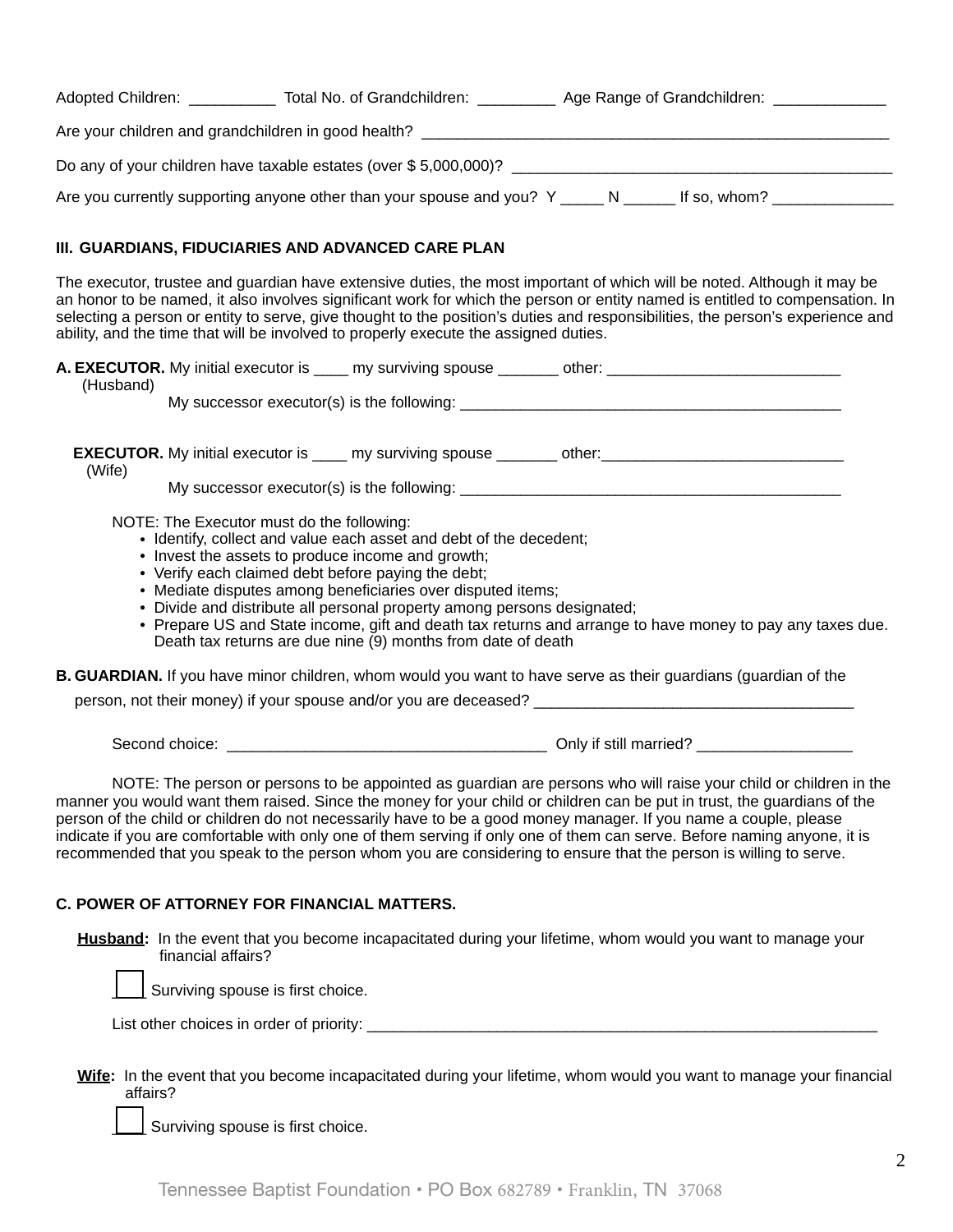List other choices in order of priority:

NOTE: The person or persons who you appoint to hold your Power of Attorney for Financial Matters will have the power to make all financial decisions for you. This person will have full access to all of your financial records and your financial accounts. Before naming someone, it is recommended that you speak to the person whom you are considering to ensure that the person is willing to serve.

## **D. POWER OF ATTORNEY FOR HEALTHCARE.**

**Husband:** In the event that you become incapacitated during your lifetime, whom would you want to make health care decisions for you?

Surviving spouse is first choice.

List other choices in order of priority: \_\_\_\_\_\_\_\_\_\_\_\_\_\_\_\_\_\_\_\_\_\_\_\_\_\_\_\_\_\_\_\_\_\_\_\_\_\_\_\_\_\_\_\_\_\_\_\_\_\_\_\_\_\_\_\_\_\_\_

**Wife:** In the event that you become incapacitated during your lifetime, whom would you want to make health care decisions for you?

Surviving spouse is first choice.

List other choices in order of priority: \_\_\_\_\_\_\_\_\_\_\_\_\_\_\_\_\_\_\_\_\_\_\_\_\_\_\_\_\_\_\_\_\_\_\_\_\_\_\_\_\_\_\_\_\_\_\_\_\_\_\_\_\_\_\_\_\_\_\_

NOTE: The person or persons who you appoint to hold your Power of Attorney for Healthcare will have the power to make important health care decisions for you. This person will have full access to your medical records and can potentially make critical, life-and-death decisions for you. Before naming someone, it is recommended that you speak to the person whom you are considering to ensure that the person is willing to serve.

## **E. ADVANCE CARE PLAN**

Would you like to execute an Advance Care Plan (provides guidance on the type and scope of medical treatment you may or may not want)?



## **IV. ESTATE PLAN**

Specific Distributions:. Is there any specific property (furniture, family heirloom, bank account) or specific dollar amount that you wish to leave to a particular person before making any other distributions from your estate?  $Y_Q \cap N_Q$ 

If so, please list property and person: (if additional space is needed, please write on the back of this sheet)

\_\_\_\_\_\_\_\_\_\_\_\_\_\_\_\_\_\_\_\_\_\_\_\_\_\_\_\_\_\_\_\_\_\_\_\_\_\_\_\_\_\_\_\_\_\_\_\_\_\_\_\_\_\_\_\_\_\_\_\_\_\_\_\_\_\_\_\_\_\_\_\_\_\_\_\_\_\_\_\_\_\_\_\_\_\_\_\_\_\_

\_\_\_\_\_\_\_\_\_\_\_\_\_\_\_\_\_\_\_\_\_\_\_\_\_\_\_\_\_\_\_\_\_\_\_\_\_\_\_\_\_\_\_\_\_\_\_\_\_\_\_\_\_\_\_\_\_\_\_\_\_\_\_\_\_\_\_\_\_\_\_\_\_\_\_\_\_\_\_\_\_\_\_\_\_\_\_\_\_\_

\_\_\_\_\_\_\_\_\_\_\_\_\_\_\_\_\_\_\_\_\_\_\_\_\_\_\_\_\_\_\_\_\_\_\_\_\_\_\_\_\_\_\_\_\_\_\_\_\_\_\_\_\_\_\_\_\_\_\_\_\_\_\_\_\_\_\_\_\_\_\_\_\_\_\_\_\_\_\_\_\_\_\_\_\_\_\_\_\_\_

\_\_\_\_\_\_\_\_\_\_\_\_\_\_\_\_\_\_\_\_\_\_\_\_\_\_\_\_\_\_\_\_\_\_\_\_\_\_\_\_\_\_\_\_\_\_\_\_\_\_\_\_\_\_\_\_\_\_\_\_\_\_\_\_\_\_\_\_\_\_\_\_\_\_\_\_\_\_\_\_\_\_\_\_\_\_\_\_\_\_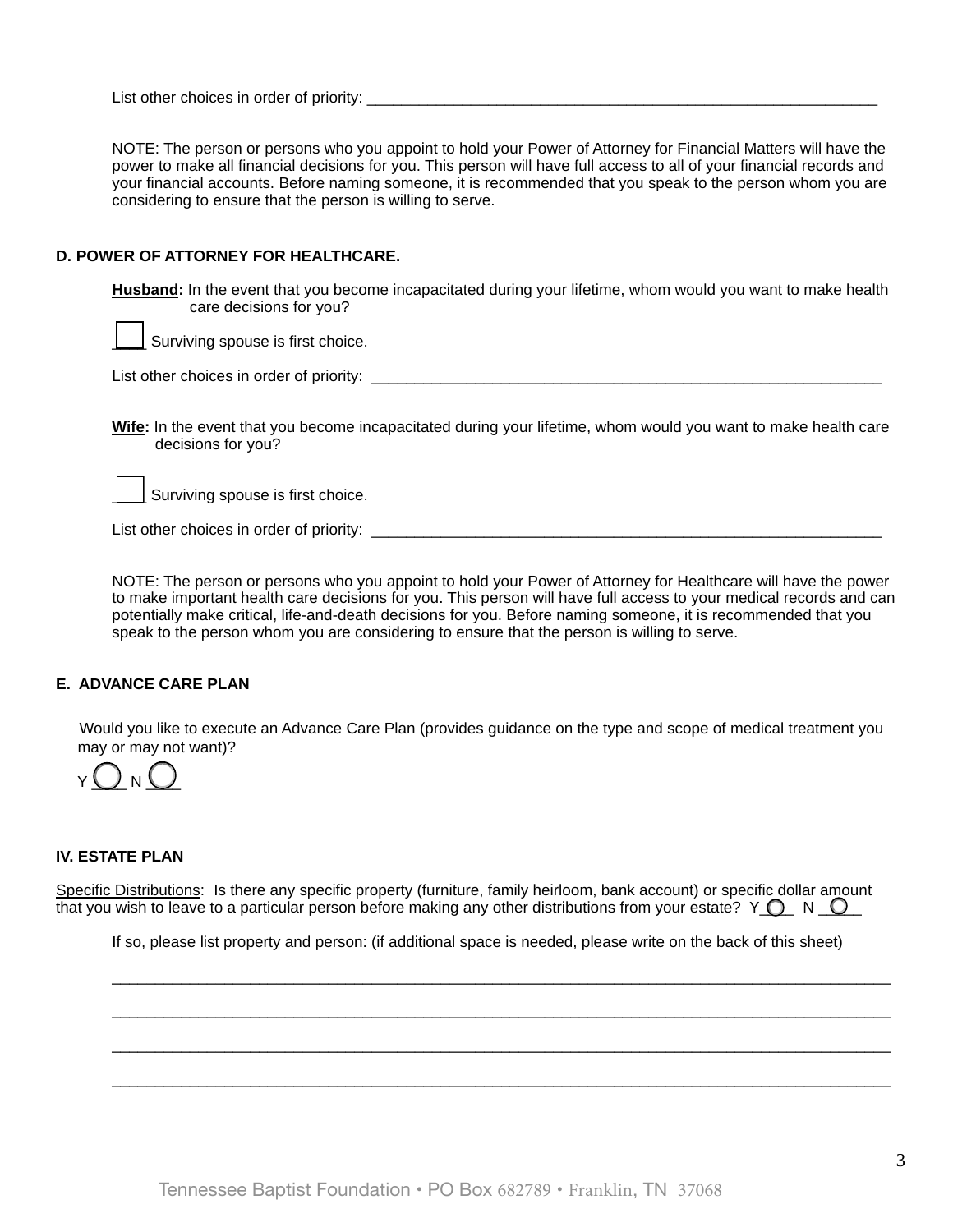|                                                                                                                                                                               | Other Distributions: Household goods to: spouse ______                                                                                                                                                                                                                                                                                                                                                                                                                                          |  | surviving children ______ | other $\_\_$ |  |
|-------------------------------------------------------------------------------------------------------------------------------------------------------------------------------|-------------------------------------------------------------------------------------------------------------------------------------------------------------------------------------------------------------------------------------------------------------------------------------------------------------------------------------------------------------------------------------------------------------------------------------------------------------------------------------------------|--|---------------------------|--------------|--|
| <b>Remaining Property:</b>                                                                                                                                                    | To my spouse first, if he/she survives me<br>To my children equally and outright (not held in trust)<br>To my children in trust                                                                                                                                                                                                                                                                                                                                                                 |  |                           |              |  |
| If a beneficiary predeceases you, what would you like to have happen to the property?<br>To beneficiary's children ______ Divided equally among surviving beneficiaries _____ |                                                                                                                                                                                                                                                                                                                                                                                                                                                                                                 |  |                           |              |  |
|                                                                                                                                                                               | Do you wish to make any bequests to a charity or your church? $Y \cup N \cup N$ If so, describe what you would like to                                                                                                                                                                                                                                                                                                                                                                          |  |                           |              |  |
|                                                                                                                                                                               | Ultimate beneficiaries: If all beneficiaries and descendants listed above predecease you:                                                                                                                                                                                                                                                                                                                                                                                                       |  |                           |              |  |
|                                                                                                                                                                               | To my heirs (including remote relatives) only ______ 50% to heirs on each spouse's side of family _____                                                                                                                                                                                                                                                                                                                                                                                         |  |                           |              |  |
| <b>KEY QUESTIONS</b>                                                                                                                                                          | Is there anyone who you would like to inherit from your estate that is financially irresponsible or has a disability that would<br>Is there anyone who you would like to inherit from your estate that is currently receiving disability or other governmental<br>benefits? The contract of the contract of the contract of the contract of the contract of the contract of the contract of the contract of the contract of the contract of the contract of the contract of the contract of the |  |                           |              |  |
|                                                                                                                                                                               | Trustee: Whom do you wish to manage any trusts created in your will?<br>Surviving spouse is first choice:<br>List other choices in order of priority:                                                                                                                                                                                                                                                                                                                                           |  |                           |              |  |
|                                                                                                                                                                               | Do you have any special concerns, requests, or questions not addressed in this worksheet?                                                                                                                                                                                                                                                                                                                                                                                                       |  |                           |              |  |
| <b>V. FINANCIAL INFORMATION:</b>                                                                                                                                              |                                                                                                                                                                                                                                                                                                                                                                                                                                                                                                 |  |                           |              |  |
|                                                                                                                                                                               | What is your annual household income? (H) ______________ (W) __________                                                                                                                                                                                                                                                                                                                                                                                                                         |  |                           |              |  |
|                                                                                                                                                                               | What is the source o your income (i.e. salary, retirement, passive, etc.)? $Y$                                                                                                                                                                                                                                                                                                                                                                                                                  |  |                           |              |  |
|                                                                                                                                                                               |                                                                                                                                                                                                                                                                                                                                                                                                                                                                                                 |  |                           |              |  |
|                                                                                                                                                                               | Do you view your assets as: $\boxed{\underline{\qquad}}$ equally owned by both spouses                                                                                                                                                                                                                                                                                                                                                                                                          |  | separate property         |              |  |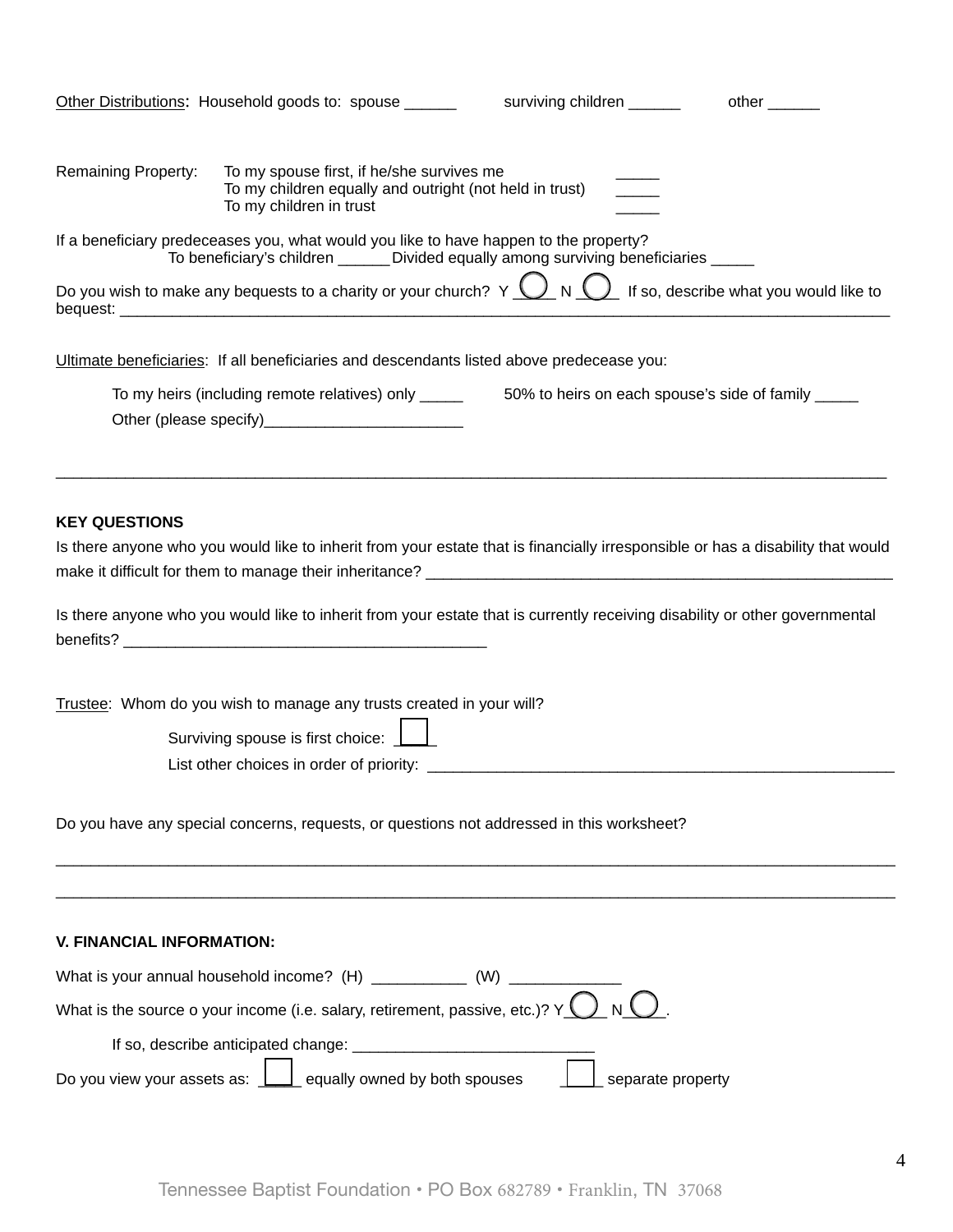Ownership of assets can determine to whom assets will pass upon your death. The method of ownership may negate will or trust provisions dealing with tax planning. Please indicate how you hold title to each asset listed below by using these codes listed below. Please note that exact values are not required.

| Property)                                                                                                                            |                                           |              |               |               |
|--------------------------------------------------------------------------------------------------------------------------------------|-------------------------------------------|--------------|---------------|---------------|
| 1. Retirement Plans: (including IRAs)                                                                                                |                                           |              |               |               |
| Type of Plan Owner (H or W)                                                                                                          | Company                                   | Beneficiary  |               | Value         |
| <u> 1990 - Jan James James (f. 1980). James James James (f. 1980).</u><br><u> 1990 - Jan James James, martin amerikan (h. 1980).</u> |                                           |              |               |               |
| Are you receiving Social Security or other pension benefits? $Y$ $\bigcup N$ $\bigcup$                                               |                                           |              |               |               |
| Social Security:                                                                                                                     | Husband: ________________________________ |              |               |               |
|                                                                                                                                      |                                           |              |               |               |
| 2. Cash/Checking Accounts/Savings Accounts/Money Market Accounts/Investment Accounts:<br>Name of Institution/Issuer                  | Type                                      | Acct. No.    | Owner         | Amount        |
| <u> 1989 - Johann Barbara, martxa alemaniar amerikan basar da a</u>                                                                  |                                           |              |               | $\frac{1}{2}$ |
| <u> 1989 - Johann Barbara, martxa alemaniar argumento de la contrada de la contrada de la contrada de la contrad</u>                 |                                           |              |               | $\frac{1}{2}$ |
|                                                                                                                                      |                                           |              |               | $\frac{1}{2}$ |
| <u> 1989 - Johann Barbara, martxa al III-lea (h. 1989).</u>                                                                          |                                           |              |               | $\frac{1}{2}$ |
| 3. Life Insurance and Annuity Policies:                                                                                              |                                           | Total Value: | $\frac{1}{2}$ |               |
|                                                                                                                                      |                                           |              |               |               |
|                                                                                                                                      |                                           |              |               |               |
|                                                                                                                                      |                                           |              |               |               |
|                                                                                                                                      |                                           |              |               |               |
|                                                                                                                                      |                                           |              |               |               |
|                                                                                                                                      |                                           |              |               |               |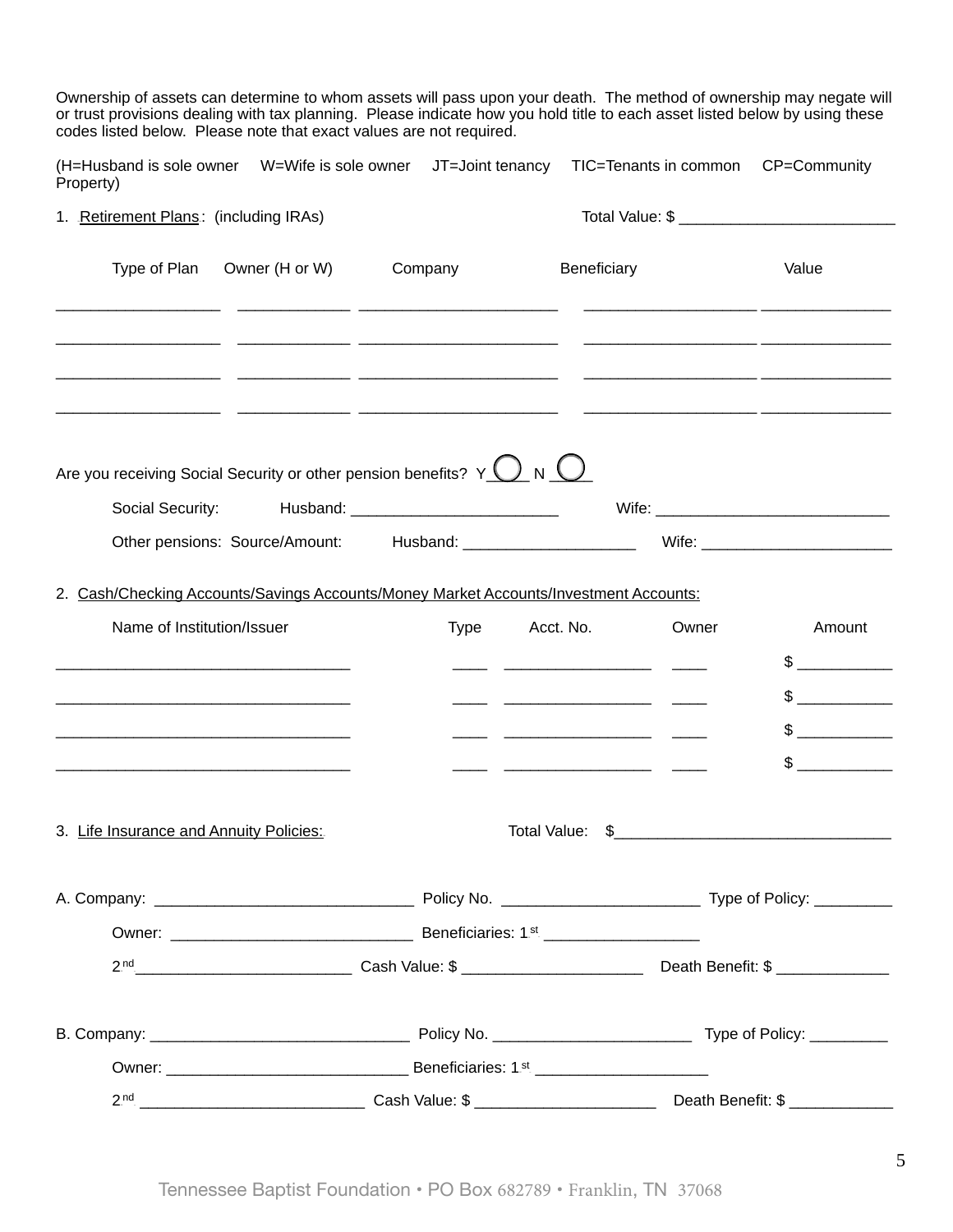| 2 <sup>nd</sup> _______________________________Cash Value: \$ _____________________________Death Benefit: \$ ______________                                                                                                                         |          |                                                                                                           |                                                                                                                                            |
|-----------------------------------------------------------------------------------------------------------------------------------------------------------------------------------------------------------------------------------------------------|----------|-----------------------------------------------------------------------------------------------------------|--------------------------------------------------------------------------------------------------------------------------------------------|
| 4. Business Interests and Partnerships:<br>List details and ownership:                                                                                                                                                                              |          |                                                                                                           |                                                                                                                                            |
| 5. Real Estate: (include residence, rentals, time shares, etc.)<br>General Description or Address <b>Community</b> Owner<br><u> 1980 - Jan Samuel Barbara, margaret e</u> n 1980 eta 1980 eta 1980 eta 1980 eta 1980 eta 1980 eta 1980 eta 1980 eta |          | Market Value<br>the control of the control of the control of the control of the control of the control of | <u> 1989 - Johann Stoff, deutscher Stoff, der Stoff, der Stoff, der Stoff, der Stoff, der Stoff, der Stoff, der S</u><br>Mortgage (if any) |
| 6. Personal Effects:                                                                                                                                                                                                                                |          | <u> 1989 - Johann Barbara, martin a</u>                                                                   | <u> 1980 - Johann Barn, mars an t-Amerikaansk politiker (</u>                                                                              |
| <b>Type of Property</b><br>Automobile: _______________________________<br>Furniture, Jewelry, Household Items<br>Other (special collections, etc.): ________                                                                                        |          | Owner                                                                                                     | <b>Market Value</b>                                                                                                                        |
| 7. Notes Receivable (money owed to you, not by you)                                                                                                                                                                                                 |          |                                                                                                           |                                                                                                                                            |
| Name of Debtor                                                                                                                                                                                                                                      | Date Due | Owed To                                                                                                   | Secured by<br><b>Balance Due</b>                                                                                                           |
|                                                                                                                                                                                                                                                     |          |                                                                                                           |                                                                                                                                            |